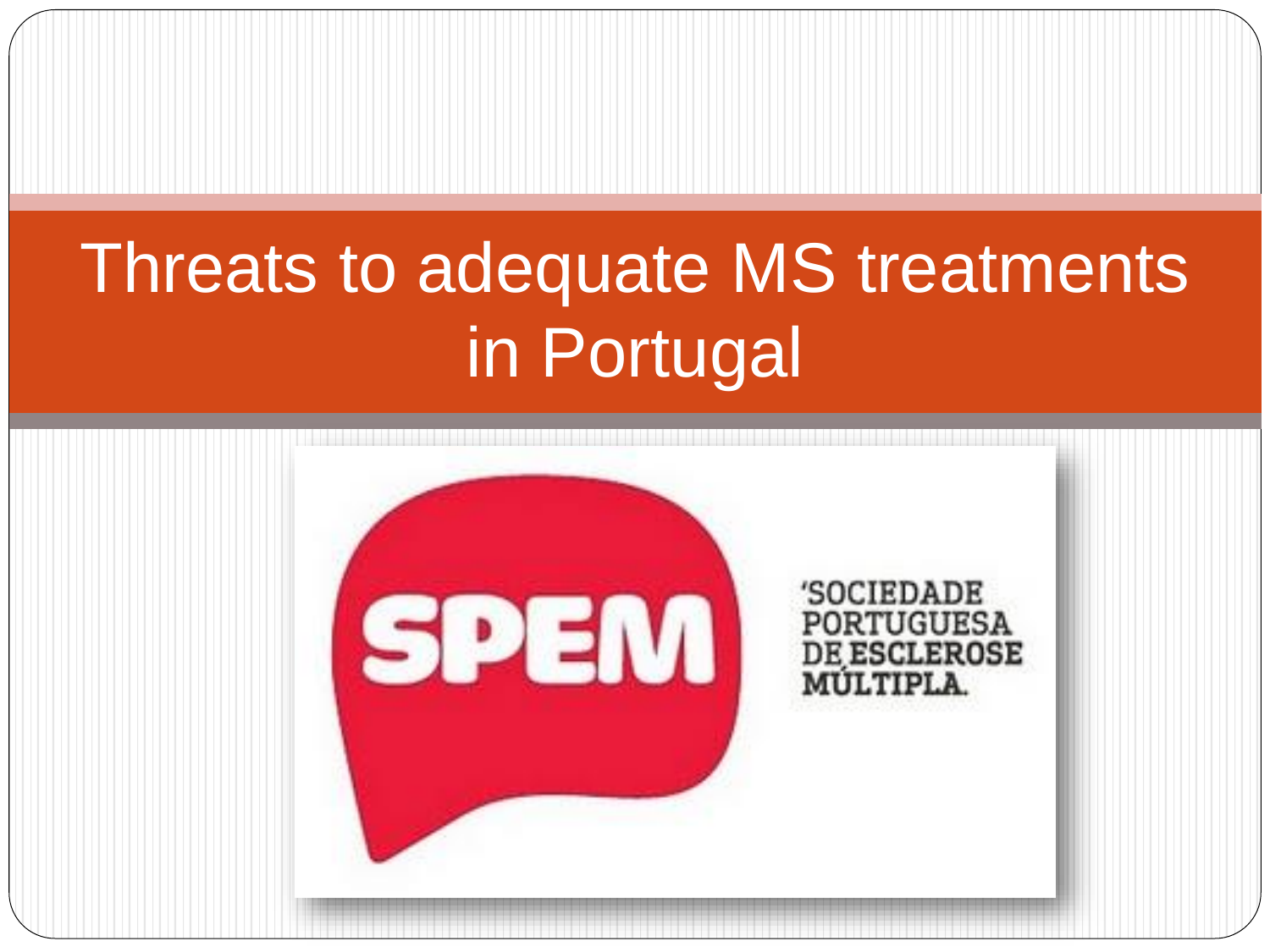### Social & Economic Analysis

- Before mid 2011, health care was almost free for everyone in the National Health Service network – hospitals and health centres, regardless the income or the health situation of people seeking for teatment.
- Since mid 2011, due to the economic crisis, governement took strong steps towards drastic cuts in state expenses in all areas, afecting the health budget and, accordingly, the treatment of PwMS

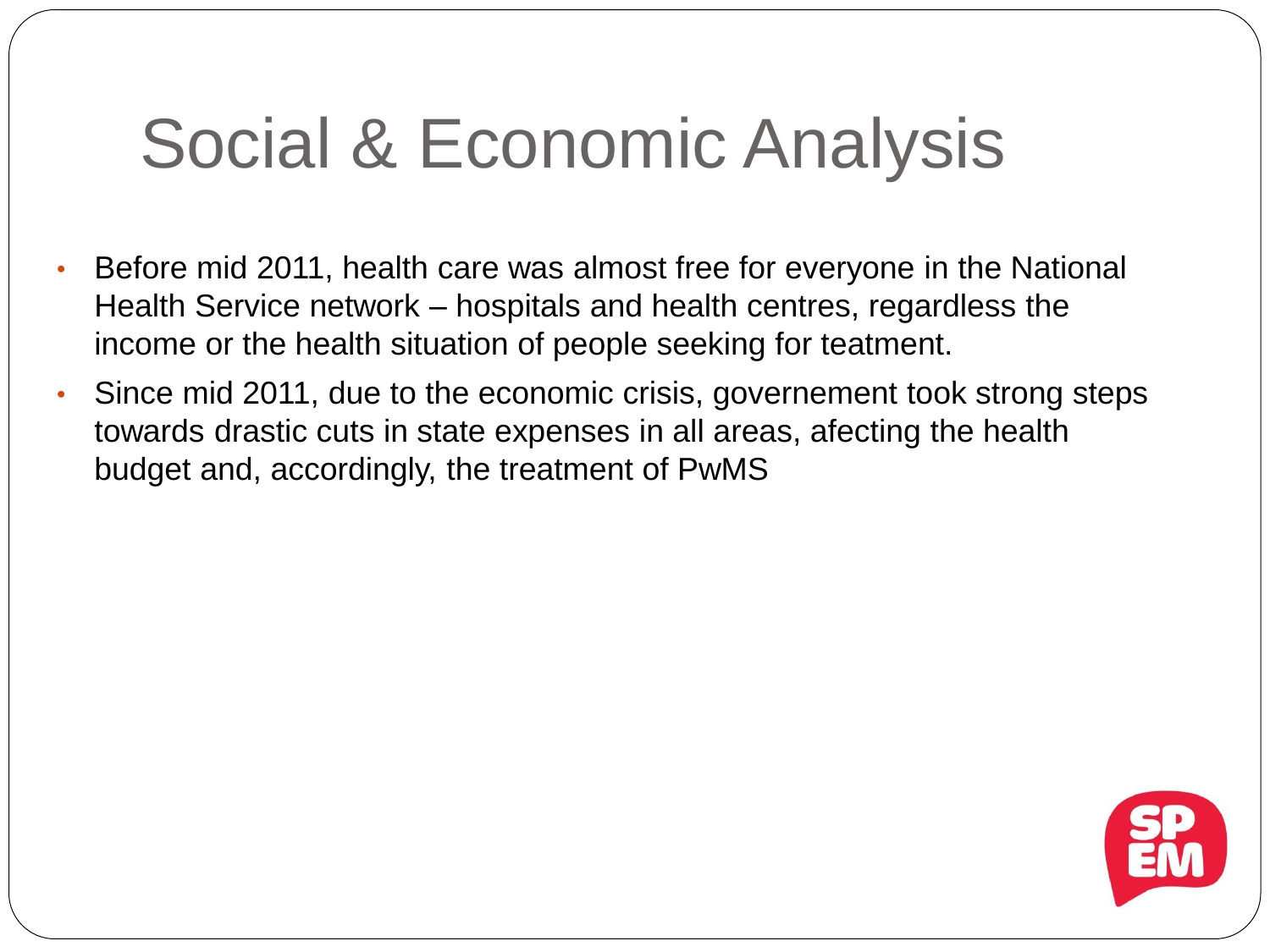# Social & Economic Analysis

- National Health System
	- Health Budget: Target 2012 1,25% of GDP $*$  / 2013 1% of GNP
	- Reduction on costs 2010 2013: 40%
	- Cut on street pharmacy profit margins
	- Implementation of guidelines and Central Purchase for hospital products (Oncology / AIDS / MS) with a target of **-15% savings**
	- Health Budget less 800 Million  $€ 2012$
	- Hospital benchmarking (savings / prices / efficiency / costs / managing / quality of service / discounts / etc.)
- Results: After 4 months
	- 39 guidelines issued (target : 50 until end year)
	- $\cdot$  20% retail market (Aug 2011)\*\*
	- Next focus Hospital costs due to increase of 3,3% (Aug 2011 data)



\*\*\* Source : IMS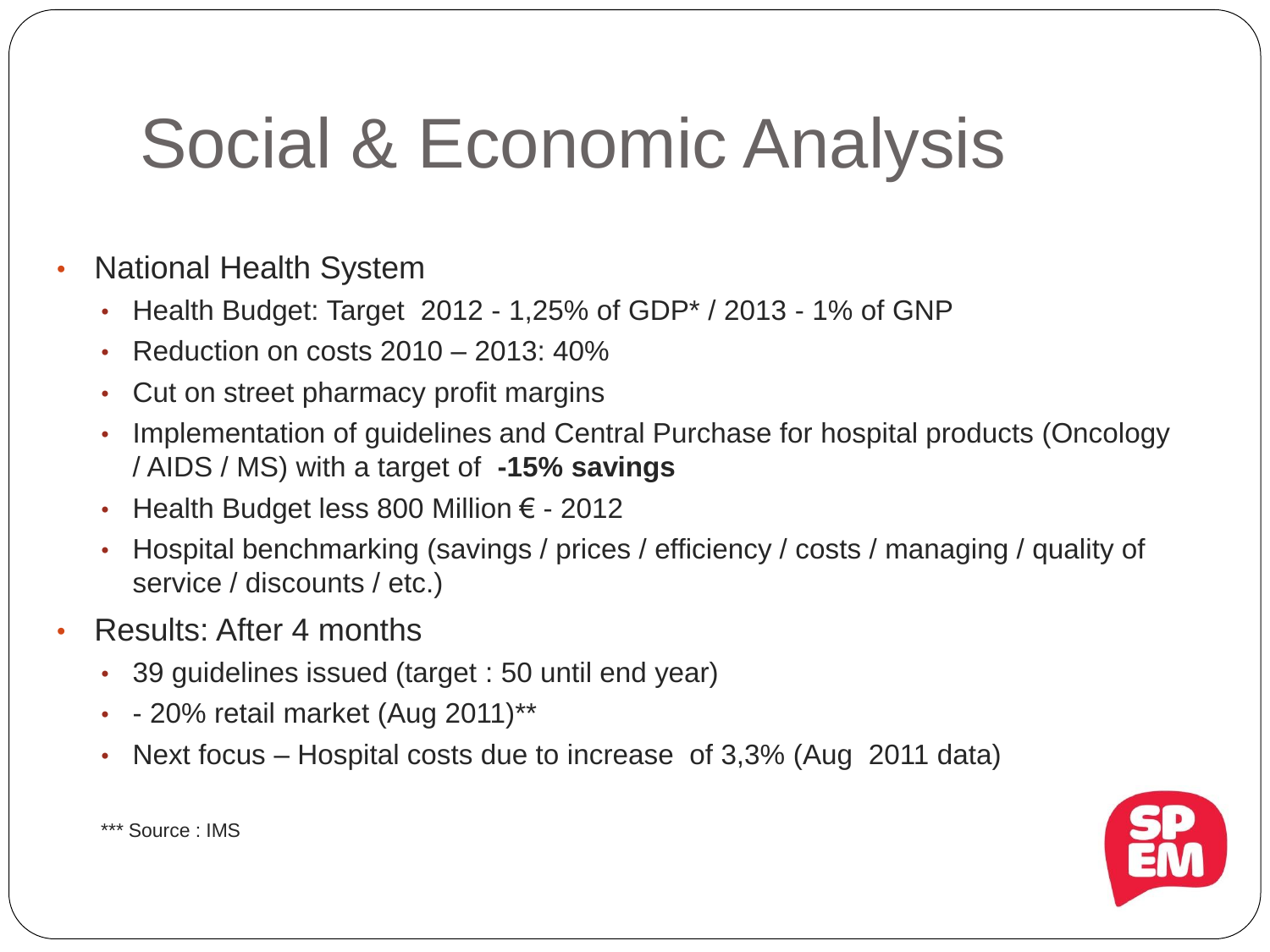### MS Treatment – State of Art

#### **Patient Associations**

**SPEM** – Sociedade Portuguesa de Esclerose Múltipla **ANEM** – Associação Nacional de Esclerose Múltipla **TEM** – Todos com a Esclerose Multipla

■ Medical Society GEEM – Grupo de Estudos de Esclerose Múltipla

**Treatment Centers** 34 in 42 hospitals have MS Department

**4 main hospitals:**

- S. João Oporto
- CHUC Coimbra
- Sta. Maria Lisbon
- Hosp. Capuchos Lisbon
- **Medications available** (100% reimbursed) Interf Beta 1a – Avonex / Rebif Interf Beta 1 b – Extavia / Betaferon Copaxone Tysabri Gylenia
- **MS Consensus** under development
- **National Commission** was created to validate MS Centers and patient treatment (current and newly-diagnosed patients)
- **Increased pressure on HCP** to reduce or minimize treatment costs.
- **Increase co-payment** for medical assistance
- **Reduce access to treatment** (MRI, patient transportation)

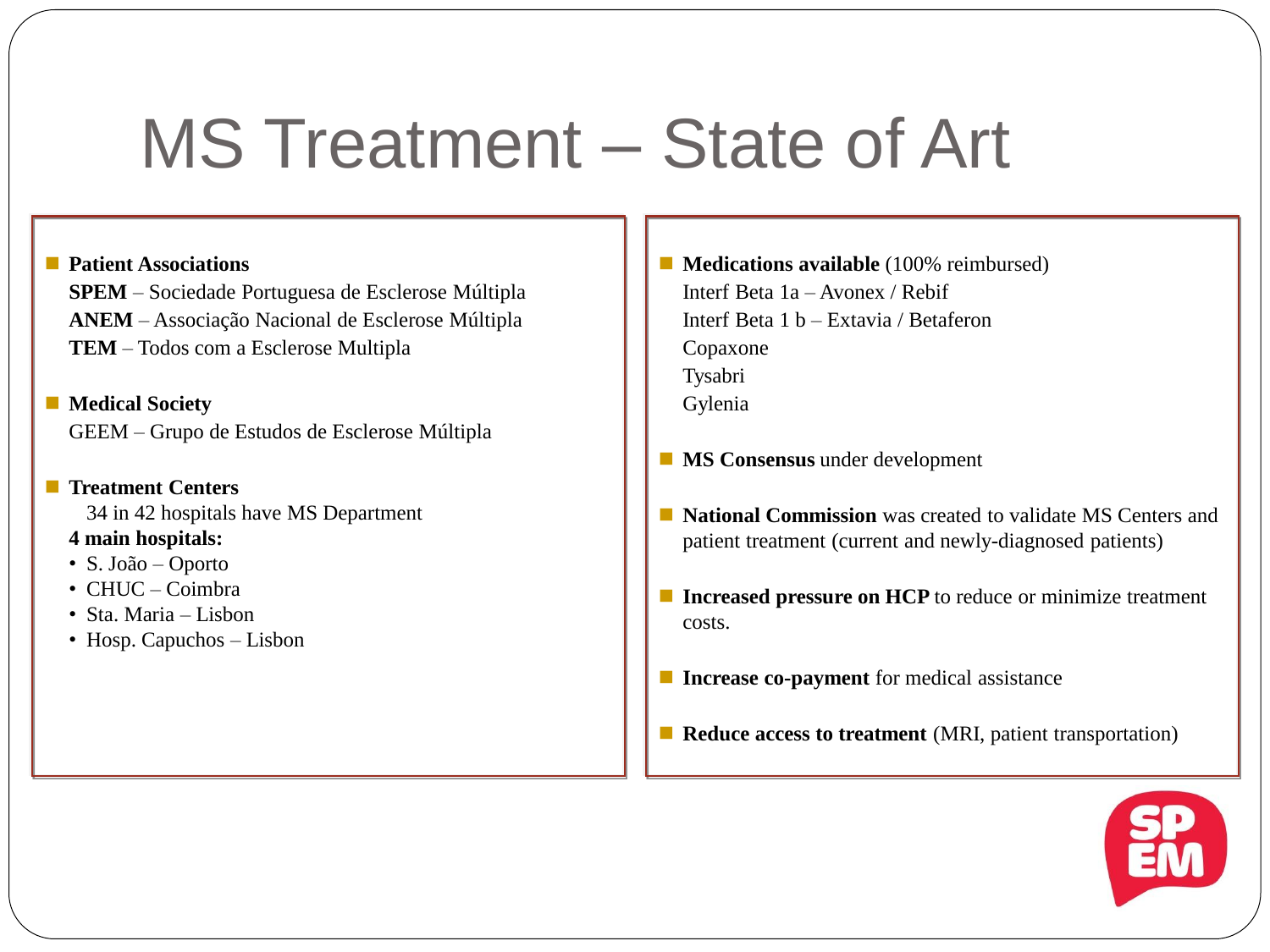# MS Diagnose & Treatment Flow



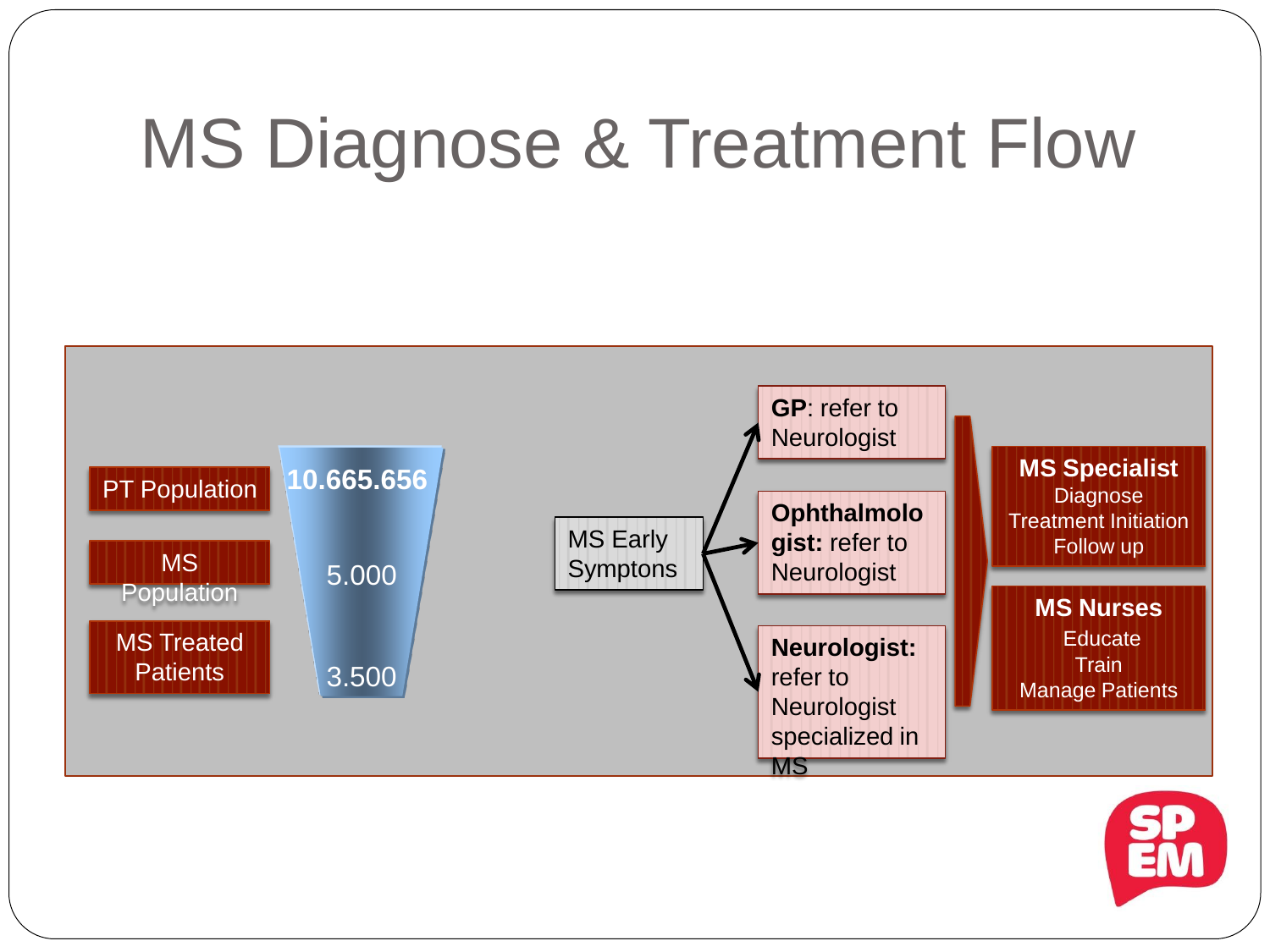# Supply Model

### **Before**

- Price settled by Minister of Economy and Regulatory Authorities
- SPMS (National Purchase) set tenders based on Price / National **Guidelines**
- MS specialist prescribed based on patient needs (free Rx) / Patients free access to treatment
- Hospitals purchased the medication from Pharm Companies based on SPMS catalog and supply patients through hospital pharmacies **Today**
- Price settled by Minister of Economy and Regulatory Authorities
- SPMS (National Purchase) set tenders based on Price / National **Guidelines**
- Hospitals are creating sub groups to select products based only on price and own clinical criteria
- Clinical criteria's could be different from region to region
- Only 1 1<sup>st</sup> line product and  $2<sup>nd</sup>$  line product will be available for patients
- No free prescription
- If Rx is different from hospital (administration guidelines) have to be approved by pharmacy commission
- Difficulties to access to treatment are increasing (egg: less MRI / increasing difficulties to diagnose / 1 week treatment instead of 1 month)